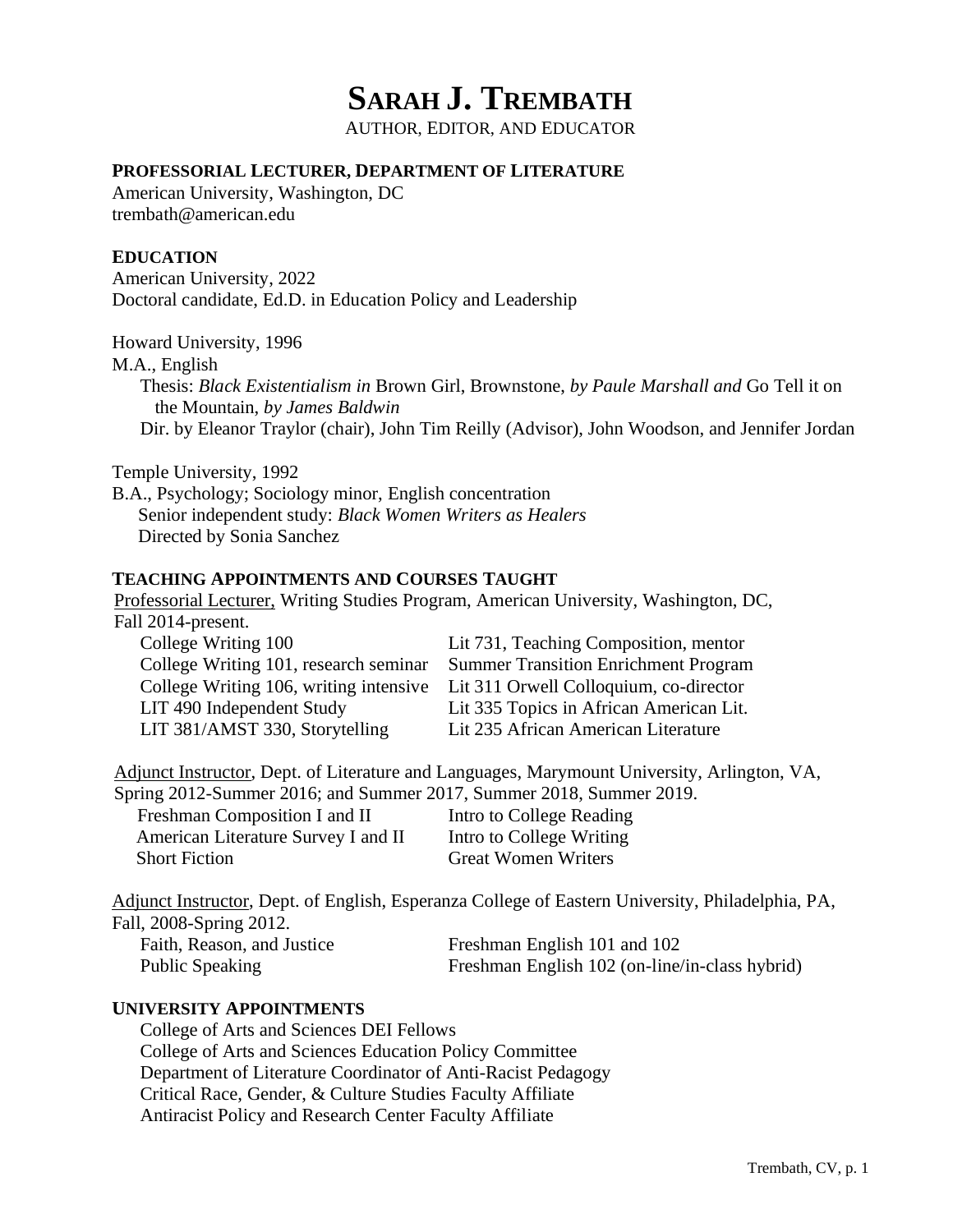## **AWARDS**

Mellon Grant for doctoral research, 2022

 DEI Fellowship, College of Arts and Sciences, American University, 2021 Merit scholarship, American University Ed.D. program in Education Policy & Leadership, 2020 American Studies Association Gloria Anzaldúa Award for Independent Scholars, 2019 Creative writing residency, Lazuli Literary Group/Mount Tremper Arts, 2019 Jane Stanhope Award for Outstanding Teaching, A.U. College Writing Program, 2016 Creative writing fellowship, Hambidge Center for the Arts and Sciences, 2008 Outstanding American Teachers, 2007 Who's Who Among American Teachers, 2005

#### **UNIVERSITY SERVICE**

Member: CAS Dean's EPC Curriculum Committee, 2020-2022 Judge: Louise Young Award for student writing, American University, 2022 Member, Writing Studies Program, Reappointment and Promotions Committee, 2020-2021 Chair: American University Information Literacy committee, 2018-2020; member 2016-present. Member: American University Writer as Witness committee, 2017-2020. Co-Director with Marianne Noble: American University Department of Literature Colloquium on George Orwell's *1984,* American University, October 18, 2017. Organizer: "Teaching Cross-Culturally in a Way That Promotes Tolerance, Civil Discourse,

- Critical Thinking *and* Good Writing!" College Writing Program Teaching Round Table with Dr. Lily Wong and Prof. Edward Helfers, American University, February 8, 2017.
- Judge: *Shades of Blue* poetry contest, Marymount University, February, 2016.
- Judge: *BluInk* student literary journal poetry and prose contest, Marymount University, February, 2016.

### **PUBLICATIONS**

- *Applying Critical Rhetoric and Composition Pedagogy toward Delinking "Movable Middles" from Colonial Matrixes of Power: A Tool to Teach True US History and History-Thinking Strategies to Those who are Open (and Online),* Doctoral dissertation, in progress.
- *This Past Was Waiting for Me* [rev. 2nd ed. accepted for publication, Lazuli Literary Group, 2022].
- Review of *Against White Feminism: Notes on Disruption* by Rafia Zakaria, *Washington Independent Review of Books,* Sept. 27, 2021.
- "Found Poem," *25th Anniversary Poetry Ink Anthology* (Philadelphia: Moonstone Arts Press, 2021), poem submitted for publication.
- Review of *Just Us: An American Remembrance* by Claudia Rankine, *Washington Independent Review of Books,* Oct. 14, 2020.

"Crossing the Empathy Bridge," *Voicemale* magazine, Vol. 24, No. 74, Fall 2020.

- "Carried and Carved by the Wind," *Movable Type* literary magazine, inaugural issue, August 2020.
- "Teaching Black Lives in College When Black Life Didn't Matter that Much K-12," *Radical Teacher,* Vol. 116, March 2020.

Review of *Remembrance* by Rita Woods, *Washington Independent Review of Books,* Jan 29, 2019.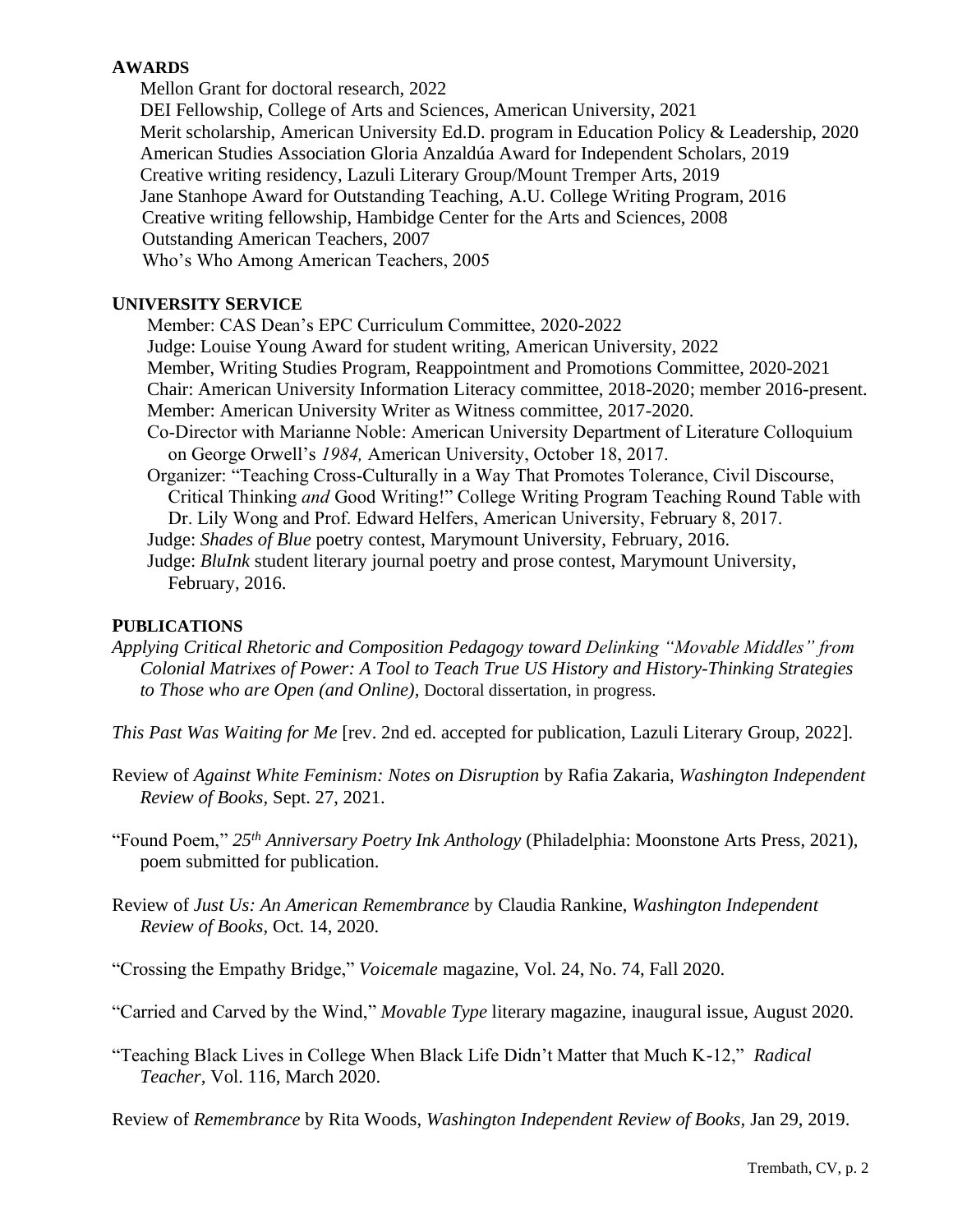"Apostasy" poem in *2019 Featured Poets Anthology* (Philadelphia: Moonstone Arts Press, 2020).

- *It Was the Scarlet That Did It* chapbook (Philadelphia: Moonstone Arts Press, 2019).
- Review of *Gravity is the Thing* by Jaclyn Moriarty, *Washington Independent Review of Books,* August 23, 2019.
- Review of *Malawi's Sisters* by Melanie S. Hatter, *Washington Independent Review of Books,* May 22, 2019.
- *This Past Was Waiting for Me* (Washington, DC: Sankofa Love Project, 2018).
- "Hillcrest Has Long Been a Haven for DC's Black Middle Class. Will it Stay that Way?" *DCist,* July 30, 2018, dcist.com.
- "'He Too?' What Happens in the Arts When the Innovators Fall?" Culture Rant, *Santa Fe Writers Project Quarterly,* Issue XIV, Summer 2018, sfwp.com.
- "Haiti, Crossing Borders of the Mind." *The Rumpus,* "Torch" series, June 5, 2018, therumpus.net.
- "Swaying with Wicked Grace," in *Grace in Darkness: Volume VIII, Grace in Gravity* anthology (Washington, DC: American University Press, 2018)*.*
- "The Lens Magnifies, The Mirror Reflects: What Photos from the Race War Show Us about Ourselves," *The Rumpus,* September 25, 2017, therumpus.net.
- "Jazz Interaction with Symbols" poem, *Azure: A Journal of Literary Thought, Vol. 2*, Spring/Summer, 2017.
- "'Language Orthodoxy,' the Adichie Wars, and the Western Feminism's Enduring Myopia," *The Rumpus,* April 6, 2017, therumpus.net
- "4 Compassionate Ways to Support Black Folks after Racist Tragedies," *Everyday Feminism,* November 7, 2016, everydayfeminism.com
- "5 Ways Black Folks Might Feel (that White Allies should Consider Before Checking In)," *Everyday Feminism,* October 30, 2016, everydayfeminism.com
- "The Old Man," chapter from *Deep Rooted Cane* in *Azure: A Journal of Literary Thought, Vol. 1* (Issue 10), Spring/Summer, 2016.
- "Elegy for Women over the Edge (Middle Passage)" poem, *Sally Hemmings Dreams,* August 7, 2016, sallyhemingsdreams.tumblr.com
- "4 More Things Adults Can Do to Address Child Victimization," article *Everyday Feminism,* August 7, 2014, everydayfeminism.com
- "4 Things Adults Can Do to Address Child Victimization," article *Everyday Feminism,* July 31, 2014, everydayfeminism.com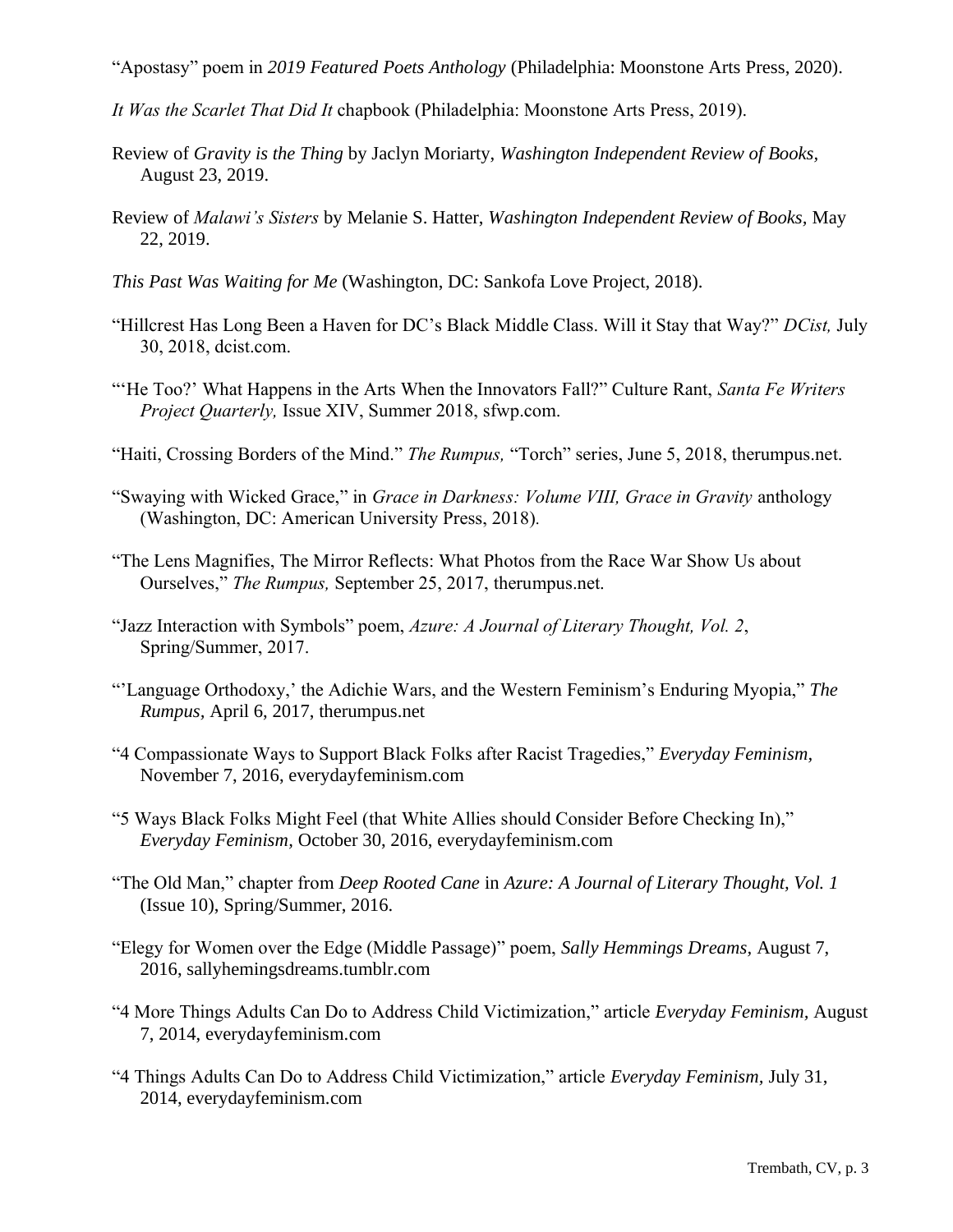#### **SELECT PANELS AND PRESENTATIONS**

- Presenter, with Meg Bentley and Núria Villanova, [Antiracism in the Hard Sciences], Faculty DEI Discussion Series, American University College of Arts and Sciences, Washington, DC, Dec. 15, 2021.
- Featured Speaker: "'Still Sort of Weeping the Substance': Sugar Cane and Blood in the Artist's Imagination," Lazuli Reading Series, Lazuli Literary Group, Brooklyn, NY, March 2021.
- Presenter, with Maddox Pennington, "Antiracist Pedagogy," Faculty DEI Discussion Series, American University College of Arts and Sciences, Washington, DC, March 15, 2021.
- Panelist: "Writing through Trauma" Part II, Barrelhouse Conversations and Connections Conference, George Mason University, Arlington, VA, Feb 6, 2021.
- Cofacilitator: Decoloniality group in "Updating Your Materials with Antiracist Best Practices," *32nd Annual Ann Ferren Conference on Teaching, Research, and Learning,* American University, January 8, 2021.
- Organizer, Department of Literature and Library Antiracist Teach-In I and II, Feb 5, 2020 & August 26, 2020.
- Panelist, "Antiracism and Decoloniality in the Humanities," American University Antiracist Policy and Research Center event, July 22, 2020
- Panelist: "Writing a Better Future: The Sociopolitical Power of Storytelling," 1455 Literary Festival, Winchester, VA, July 17, 2020.
- Presenter: "Content and Innuendo in K-12 History Books: The Need for Undergraduate Deprogramming and Teacher Reeducation," Term Faculty Scholarship Forum, American University, Washington, DC, February 12, 2020.
- Presenter: "From the Gap Between Mask and Skin: #Dontmutedc as Radical Black Resistance to Epicolonial Audacity" on "Sorry Not Sorry: Historical Refusal and Black Art" panel, *Build as We Fight,* Annual Meeting of the American Studies Association, Honolulu, HI, November 8, 2019.
- Featured speaker: "Protest Poetry and the Legacy of Ntozake Shange," *A Continuing Talk about Race* series, 14<sup>th</sup> Street Busboys and Poets, Washington, DC, December 2, 2018.
- Presenter: "Counter-Narratives and Balancing Narratives in *Strangers in their Own Land*," College Writing Program Pre-Semester Colloquium, American University, Washington, DC, August 22, 2018.
- Presenter, with Prof. Molly Dondero: "A Book in Your Own Class: Teaching *Strangers in their Own Land,*" University-wide teach-in session on the freshman Writer as Witness text. American University Center for Teaching, Research, and Learning, Washington, DC, August 16, 2018.
- Panelist: "Writing through Trauma," 1455 Summer Literary Festival, Winchester, VA, July 19, 2020.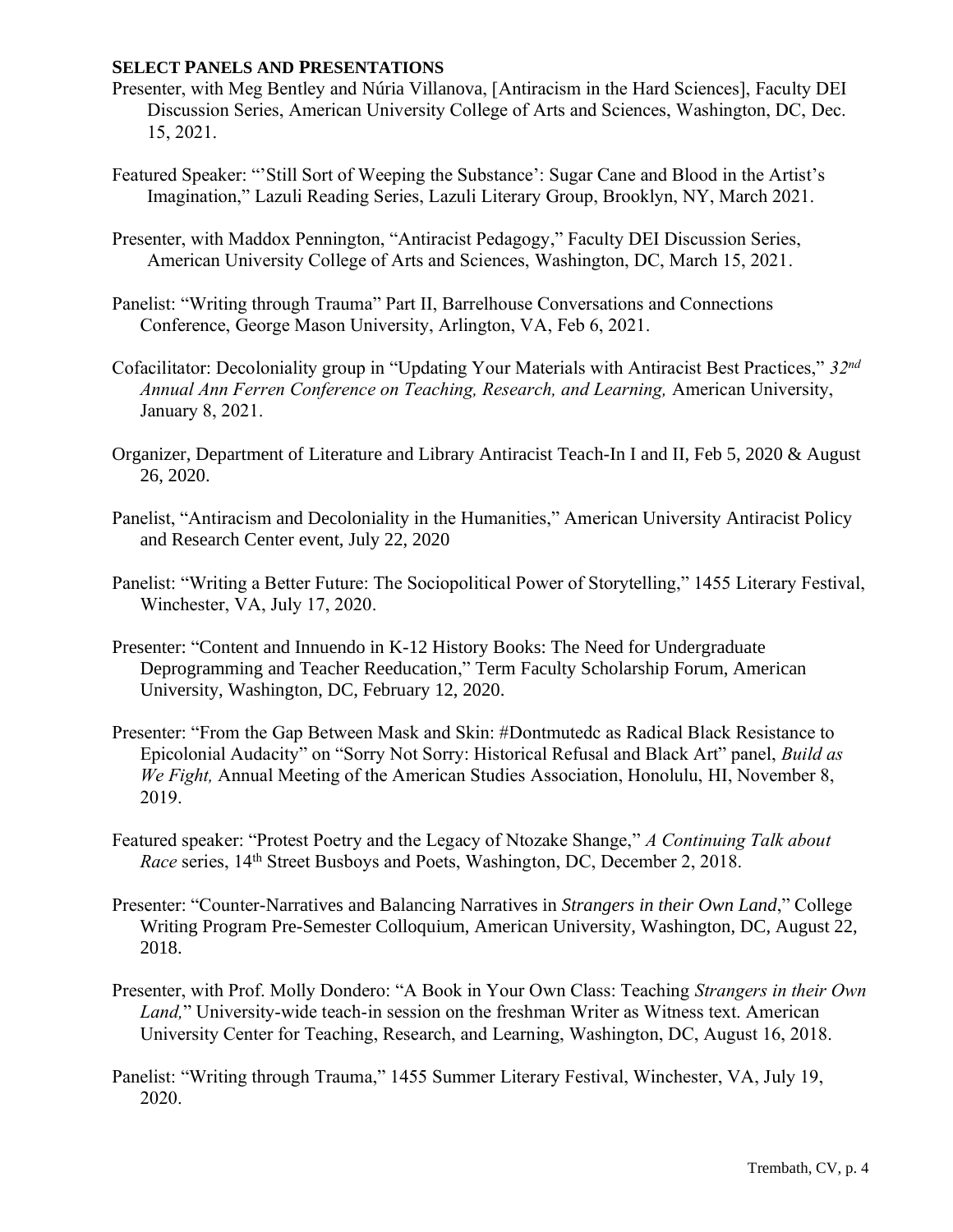- Panelist: "Does Size Matter?" [Discussion on Publisher Choice.] Barrelhouse Conversations and Connections Conference, George Mason University, Arlington, VA, May 12, 2018.
- Panelist: "Poetry of Engagement: A Panel Discussion." Barrelhouse Conversations and Connections Conference, George Mason University, Arlington, VA, May 12, 2018.
- Panelist: "Balancing Act: Neutrality in the Classroom?" Association of Writers and Writing Programs Book Fair and Convention, Tampa, Florida, March 7-11, 2018.
- Presenter: "'Who Controls the Past, Controls the Future; Who Controls the Present, Controls the Past' (or *What Goldstein's Book and Winston's Diary Reveal about the Buried History of British Imperialism*)." American University Department of Literature Colloquium on George Orwell's *1984,* American University, Washington, DC, October 18, 2017.
- Panelist: Forum on the Charlottesville Riot, *A Continuing Talk about Race* series, 14<sup>th</sup> Street Busboys and Poets, Washington, DC, September 3, 2017.
- Presenter, with Prof. Adam Tamashasky and Prof. Amanda Choutka: "You Gon' Be Alright Teaching [Jeff Chang's] *We Gon' Be Alright.*" University-wide teach-in session on the freshman Writer as Witness text. American University Center for Teaching, Research, and Learning, Washington, DC, August 17, 2017.
- Presenter: "Teaching Tips and Self-Care Ideas for Facilitators and Peer Leaders," *AU x 2 First-Year Curriculum on Social Identity and Race,* American University, Washington, DC.
- Presenter: "Mindfully Constructed Class Culture: Tools to Teach Intersectionally, Multiculturally, and Cross-Racially" presentation with librarian Derrick Jefferson, *28th Annual Ann Ferren Conference on Teaching, Research, and Learning,* American University, January 13, 2017.
- Host: "Peacemaking in the Nation's Capitol: A Talk with Human Rights Activist Ronald Moten," American University, Washington, DC, October 20, 2016.
- Presenter: "NGH, WHT's on Your Reading List? (Considering What's Canonical in the Hip Hop Studies Classroom)" Paper presented at *Remixing the Art of Social Change* teach-in, John F. Kennedy Center for the Performing Arts, Washington, DC, Nov. 4, 2016.
- Presenter: "*S Street Rising* and Counter-Narratives," College Writing Program Pre-Semester Colloquium, American University, Washington, DC, August 24, 2016.
- Panelist: WVAU's student-led panel on Hip Hop and activism: "The Significance of Kendrik Lamar's 'Alright,'" American University, Washington, DC, March 22, 2016.
- Organizer and facilitator: "'You Must Learn': The Legacy of Hip Hop Scholarship" talk at Bender Library by Words, Beats, Life executive director, Mazi Mutafa, American University, Washington, DC, March 21, 2016.
- Panelist: "Beyond 'Diversity': Alternative Approaches to Anti-Racist Pedagogy," *27th Annual Ann Ferren Conference on Teaching, Research, and Learning,* American University, Washington, DC, January 8, 2016.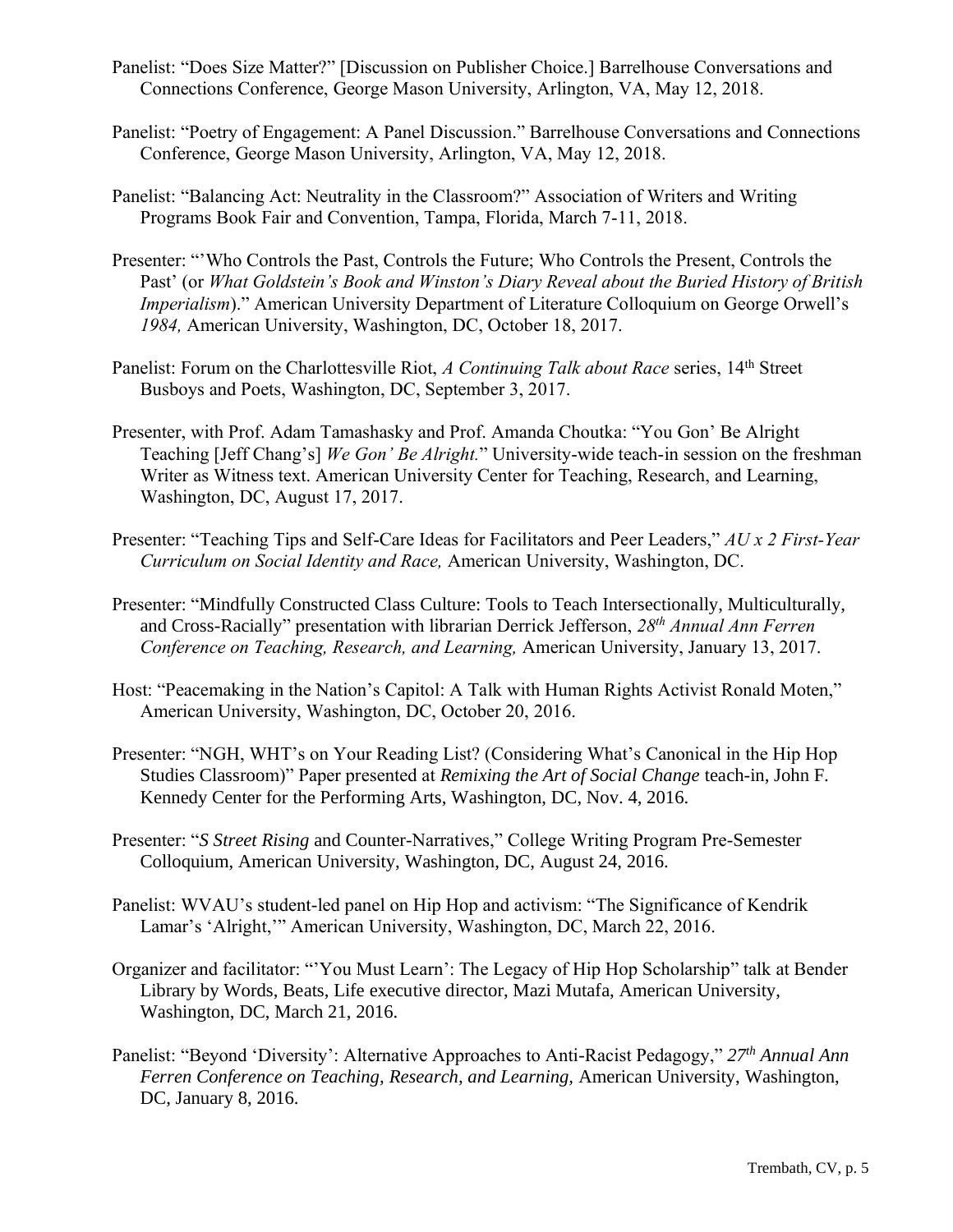Presenter: "Remixing *Blues People* for the Classroom: Using Baraka's Book and Digitally Archived Sound to Historically Situate Hip Hop," Paper presented at *Remixing the Art of Social Change*  teach-in, John F. Kennedy Center for the Performing Arts, Washington, DC, Nov. 12-14, 2015.

#### **SELECT EDITORIAL AND CURRICULUM DEVELOPMENT WORK**

Project leader, American University AntiRacist LibGuide, 2019-2020.

- Founder/editor in chief, *Sankofa Love Project* multicultural arts and education collaborative and teacher re-education resource, in development at sankofalove.org.
- Copy editor, *Protecting Civil Rights in the DC Region,* by the Washington Lawyers Committee for Civil Rights and Urban Affairs. Washington, DC: 2014.
- Copy editor, *The Art of Implementation: Gender Frameworks for Transforming National and Regional Climate Change Decision Making,* by Rebecca Pearl-Martinez & Lorena Aguilar. New York, NY: Global Gender Office of the International Union for Conservation of Nature, 2012.
- Researcher/writer, *Faith, Reason, and Justice* curriculum for Esperanza College of Eastern University, 2011.
- Researcher/writer, *History and Culture of Hip Hop* curriculum for Howard County Community College, 2009.
- Technical and production editor for *The Black Panther Party Reconsidered*, by Charles E. Jones, Ed. Baltimore, MD: Black Classic Press, 1998.
- Technical and production editor for *Study Strategies for Lifelong Learning*, by Claire Ellen Weinstein and Laura M. Hume. Washington, DC: American Psychological Association, 1998.
- Contract copy editor and proofreader for *Sex Addiction & Compulsivity: The Journal of Treatment and Prevention* Volume 5. Philadelphia, PA: Taylor & Francis (1998).
- Contract copy editor and proofreader for *Journal of Constructivist Psychology* Volume 11. Philadelphia, PA: Taylor & Francis (1998).
- Contract copy editor and proofreader for *Reading & Writing Quarterly: Overcoming Learning Difficulties* Volumes 13-14. Philadelphia, PA: Taylor & Francis (1997-1998).
- Contract copy editor and proofreader for *Journal of Sex and Marital Therapy* Volumes 23-24. Philadelphia, PA: Taylor & Francis (1997-1998).
- Contract copy editor and proofreader for *Review of General Psychology* Volume 1. Washington, DC: American Psychological Association (1997).
- Technical and production editor for *Creating Culturally Responsive Classrooms*, by Barbara Shade, Cynthia Kelly, and Mary Oberg. Washington, DC: American Psychological Association, 1997.
- Technical and production editor for *Bridging Separate Gender Worlds: Why Men and Women Clash and How Therapists Can Bring Them Together* by Carol L. Philpot et al., Eds. Washington, DC: American Psychological Association, 1997.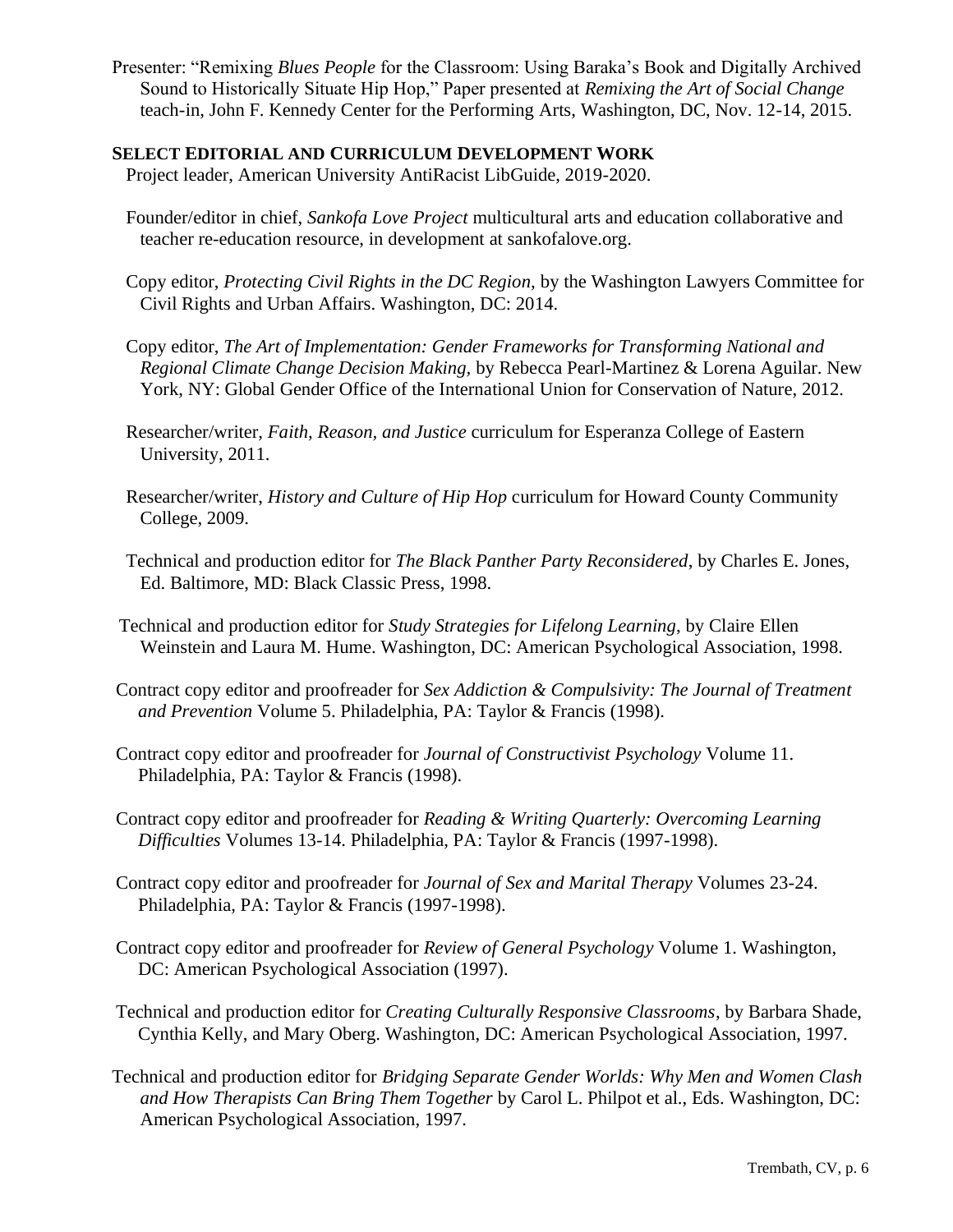- Technical and production editor for *Exploring Sport and Exercise Psychology,* Judy L. Van Raalte and Britton W. Brewer, Eds. Washington, DC: American Psychological Association, 1997.
- Technical and production editor for *Recovered Memories of Abuse: Assessment*, *Therapy, Forensics*, by Kenneth S. Pope and Laura S. Brown. Washington, DC: American Psychological Association, 1996.
- Technical and production editor for *Overcoming Student Failure: Changing Motives and Incentives for Learning*, by Martin V. Covington and Karen Manheim Teel. Washington, DC: American Psychological Association, 1996.
- Technical and production editor for *Finding Solutions to Social Problems: Behavioral Strategies for Change,* by Mark A. Mattaini and Bruce A. Thyer, Eds. Washington, DC: American Psychological Association, 1996.
- Technical and production editor for *Ethnocultural Aspects of Posttraumatic Stress Disorder: Issues, Research, and Clinical Applications,* by Anthony J. Marsella et al. Washington, DC: 1996.
- Technical and production editor for *The Psychology of Women's Health: Progress and Challenges in Research and Application,* by Annette L. Stanton and Sheryle J. Gallant, Eds. Washington, DC: American Psychological Association, 1995.

### **CREATIVE PERFORMANCES AND READINGS**

- Reader of poetry from *It Was the Scarlet that Did It:* "Inspiration Information: A #BLM Reading and Discussion," 1455 Literary Festival, Winchester, VA, July 17, 2020.
- Reader: Toni Morrison Tribute, John F. Kennedy Center for the Performing Arts, Washington, DC, February 15, 2020.
- Featured reader of excerpts from *It Was the Scarlet that Did It:* Readings on the Pike, Arlington, VA, November 19, 2019.
- Reader of excerpts from *This Past Was Waiting for Me:* Term Faculty Scholarship Forum, American University, Washington, DC, October 30, 2019.
- Featured reader of excerpts from *This Past Was Waiting for Me*: Readings on the Pike, Arlington, VA, March 18, 2019.
- Reader (with Yao Glover and Kenneth Carroll): "Like It Is, I Tell It," performance and discussion by three descendants of the Black Arts Movement, American Poetry Museum, Washington, DC, February 10, 2019.
- Host and reader: Launch party for independent release of *This Past Was Waiting for Me* (with Kenneth Carroll, Darrell Perry, Yao Glover, and Hollynd Karapetkova), Busboys and Poets, Takoma Park, MD, January 20, 2019.
- Reader: *This Past Was Waiting for Me* at the DC area Women Writers of Color event (hosted by Marita Golden), Mitchellville, MD, January 5, 2019.
- Reader: Performed selection of *This Past Was Waiting for Me* at the DC area Women Writers of Color event (hosted by Marita Golden), Burtonsville, MD, September 8, 2018.